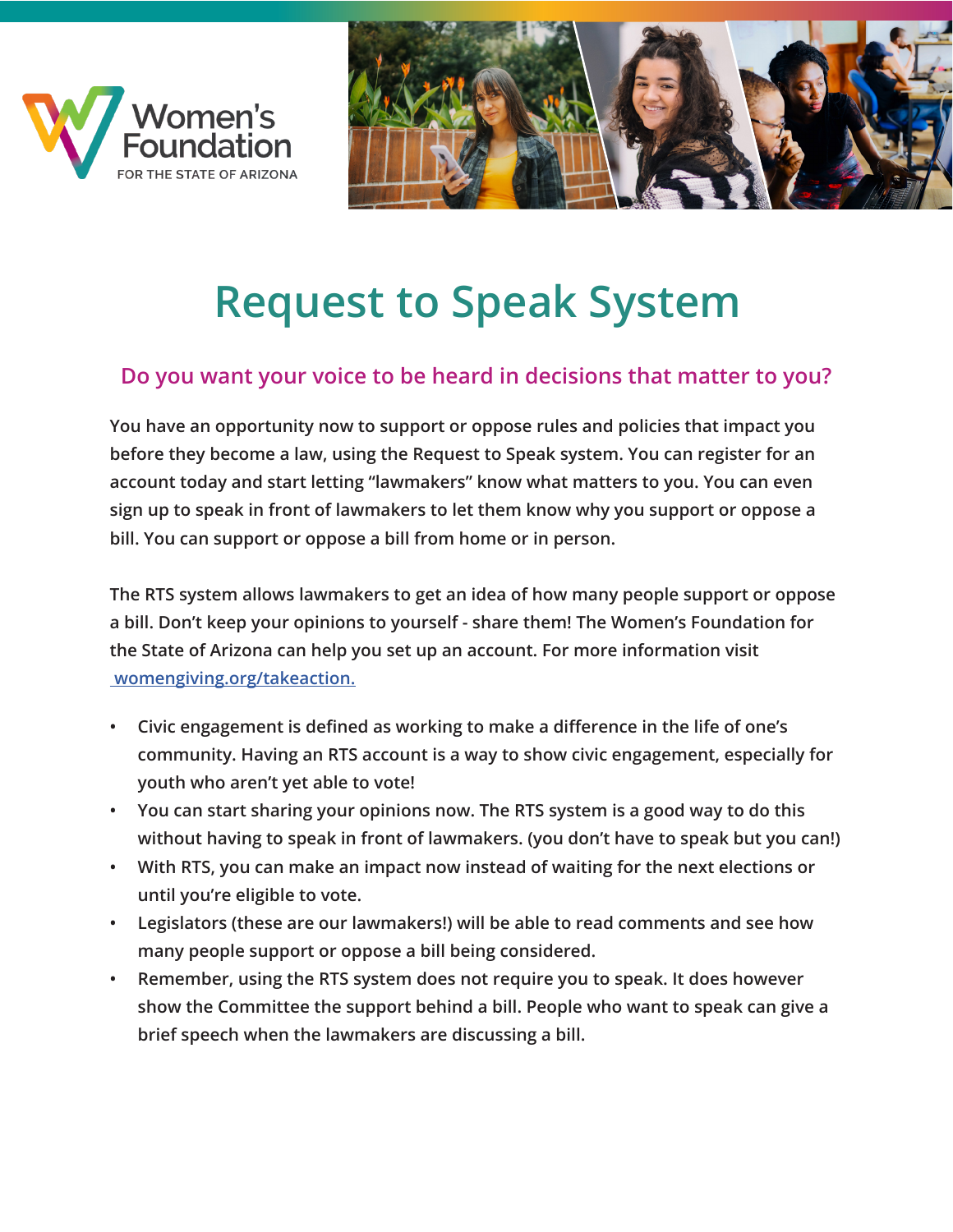



### **Register to Vote**

### **Your vote counts - don't let anyone tell you otherwise!**

**If you are 18 years of age or older before Tuesday November 8, 2022, are a resident of Arizona, and a citizen of the United States you can vote for changes in this state and country. When you register to vote you are making your choice on important issues that matter to you and impact your community. Fewer than 15% of 18-year-old residents in Maricopa and Pima County alone have registered to vote. What are you waiting for?** 

**When you register to vote you can vote in the presidential election, governor election, and state and congressional elections. You are voting for people that will impact our future. Don't you feel like your vote deserves to be counted?** 

**Voting gives you the opportunity to vote for people who represent you. Registering to vote is easy and worth it. Click here to register to vote today: https://servicearizona. com/VoterRegistration/selectLanguage**

- **• Even though more youth vote every year, there are still tons of people who could vote but don't register**
- **• During the 2020 election, only 51% of eligible youth in Arizona voted. Let's increase this!**
- **• Approximately 90,000 Arizona citizens turn 18 every year in the state- if all of them**
- **• registered to vote, that could make a huge difference in our elections.**
- **• Approximately 180,000 Arizonans celebrated their 18th birthday between the**
- **• presidential election in 2020 and the 2022 midterm elections. They have a chance to vote this year.**
- **• Your ballot represents you #yourvoiceyourvote**
- **• The deadline to register to vote in the 2022 Arizona General Elections is October 11, 2022**